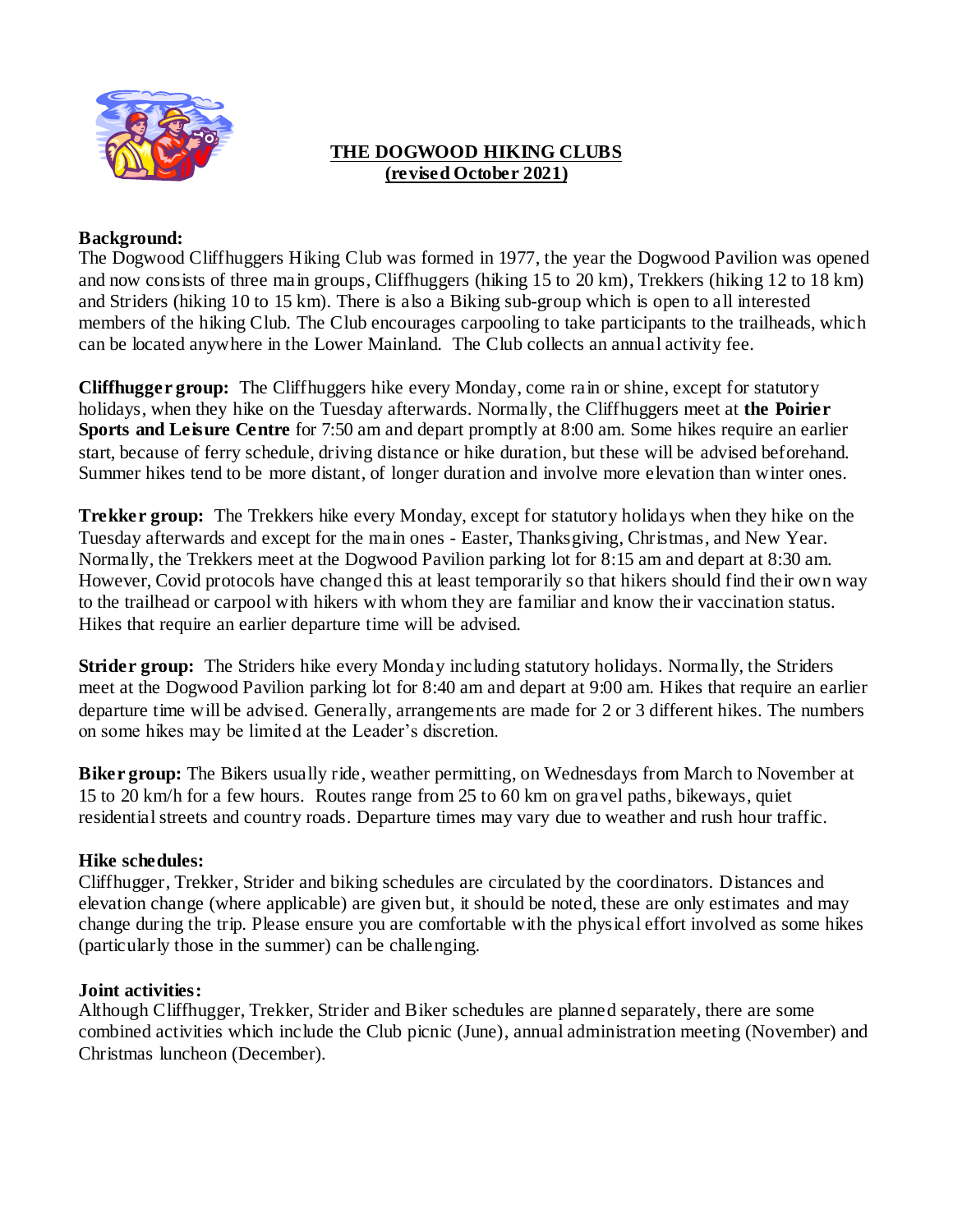### **Additional activities:**

During the summer, individual members may arrange some extra mid-week hikes, which are generally longer, more distant or more demanding than the regular Monday hikes. There may also be overnight trips further afield such as Vancouver Island, Manning Park, Whistler or the Rocky Mountains. During the winter, individual members may arrange some mid-week snowshoeing or cross country skiing trips.

# **Hike Leadership:**

- All hikes have a designated Leader, who will determine the route to be hiked, organise the sign-up sheet, arrange the car-pooling from Dogwood or Poirier and carry (or delegate to be carried) a First Aid kit.
- For larger groups, the Leader will designate Sweepers at the back of the group to ensure no hikers go astray. Two Sweepers are preferred as this ensures no distressed hiker is left on their own. A co-leader may also be designated to assist the Leader as and when required.
- All participants are expected to fully co-operate with the Leader to ensure hiking risks are minimized and that the group stays reasonably together which makes the hike more enjoyable for everyone.
- Do not hike in front of the Leader. Any hikers doing so are responsible for maintaining contact with the rest of the group as sometimes a Leader may take a different trail from the "normal" route.
- The Club expects all members to take turns at leading hikes as they become familiar with them. New leaders can "buddy up" with an experienced Leader to understand what is required. New Leaders can also seek assistance from others in the group – it is very rare that no-one has done the same hike before.

### **Clothing and equipment:**

**Hiking boots:** All hikers should have proper footwear (hiking boots) when hiking. Even when the hike is mostly on paved surfaces, we may divert onto trails which can be wet and muddy. Runners are unsuitable. **Denim jeans:** When wet, denim shrinks and wearers can get very cold. Denim is not a suitable material for hiking.

**Food and water:** Please bring lunch, snacks and an adequate supply of water for the hike. The amount of each will depend on the duration of the hike and the ambient temperature.

**Waterproofs:** Hikers should always be prepared for unexpected changes in the weather (this is Vancouver, after all). Waterproof outerwear should be carried and often, an umbrella, hat and gloves do not come amiss. Most hikers also carry a bum-pad, so that they can sit on damp surfaces for eating lunch in more comfort.

**Day packs:** Hikers should have a backpack to carry their lunch, water, waterproofs, spare clothing and other items. Although Hikers should always aim to be self-sufficient, the occasion may arise when others need our assistance.

**Whistles:** All hikers should carry a whistle which is a much more efficient and effective means of communication than shouting. Duration of the whistle blasts should be at least 3 seconds and the generally accepted protocol is:

- 1 blast Where are you?
- 2 blasts I'm here
- 3 blasts Please help, I require assistance

**Hiking poles:** Poles are beneficial for easing the strain on joints – especially knees. The use of two, one or no poles is a personal preference. Two poles are good for wide, more level trails, but may become a